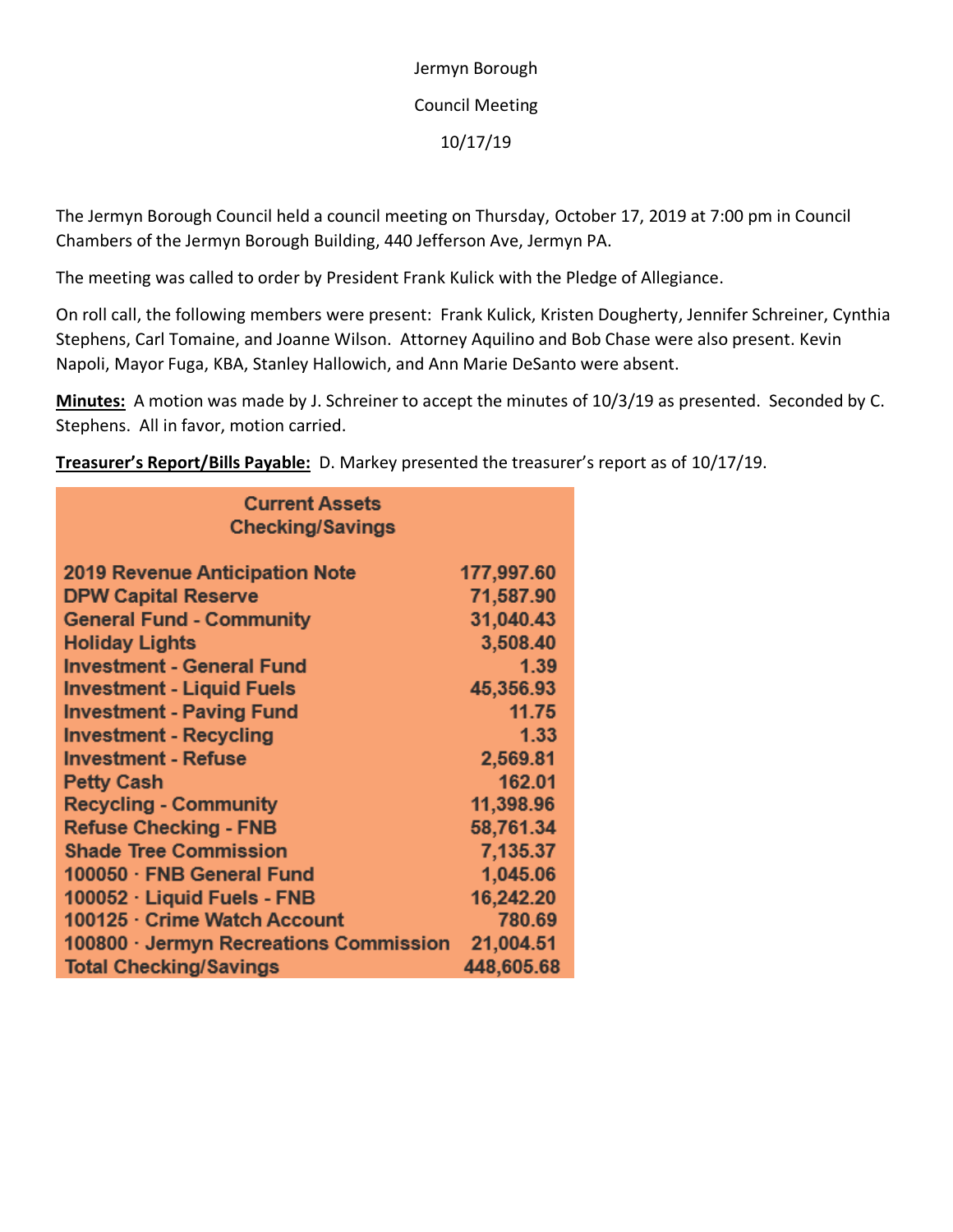| <b>Current Liabilities</b>               |           |
|------------------------------------------|-----------|
| <b>Accounts Payable</b>                  |           |
| <b>Accounts Payable</b>                  | 13,607.58 |
| <b>Other Current Liabilities</b>         |           |
| 210000 · Withholding - Federal Income Tx | 1,188.58  |
| 210100 · Withholding - Social Security   | 1,428.36  |
| 210200 - Withholding - Medicare          | 334.06    |
| 210300 · Withholding - State Tax         | 353.64    |
| 210400 · Withholding - PA Unemployment   | 19.62     |
| 210500 - Withholding - Local Tax         | 129.20    |
| <b>Total Other Current Liabilities</b>   | 3,453.46  |
| Total Liabilities 17,061.04              |           |

A motion was made by K. Dougherty to accept the treasurer's report and pay the bills as presented. Seconded by C. Tomaine. All members in favor, motion carried.

**Correspondence:** A letter was sent from the Pennsylvania Hardwood Council. President Kulick gave it to the Shade Tree Commission.

F. Kulick read a letter from the Shade Tree Commission regarding the Veteran's Day Ceremony.

F. Kulick read a letter from Griffin Pond Animal Shelter asking for a \$1000 donation. D. Markey stated we really don't use them anymore.

## **Public Comment:** None.

## **Reports:**

**Police Report:** Chief Arthur reported that certification was completed for the two officers that were hired. The Chief and Officer Binner completed a motor vehicle inspection class in Wayne County. Steamtown Marathon detail, Chief thanked the fire police and fire departments. There will be extra patrols on Halloween week to promote safety. If you are not out trick or treating, please stay home and keep your vehicles off the road for the safety and everyone. There has been increased enforcement of speed and Jake Brake ordinance on Rushbrook St.

Bears are out, and the game commission has recommended to remove food sources such as bird feeders and garbage cans.

School bus stop, church traffic and house watch detail are all ongoing.

Chief Arthur thanked Jimmy Perry and Lenny Jaskiewicz for donating their time, equipment, and garage to fit the Humvee with new lights and light modification.

Trunk or Treat is Monday, October 28<sup>th</sup>, and is a safe way to trick or treat. Chief Arthur encouraged everyone to dress up their vehicle or donate candy.

The new police vehicle is still being worked on, and it will hopefully be finished within the next few weeks.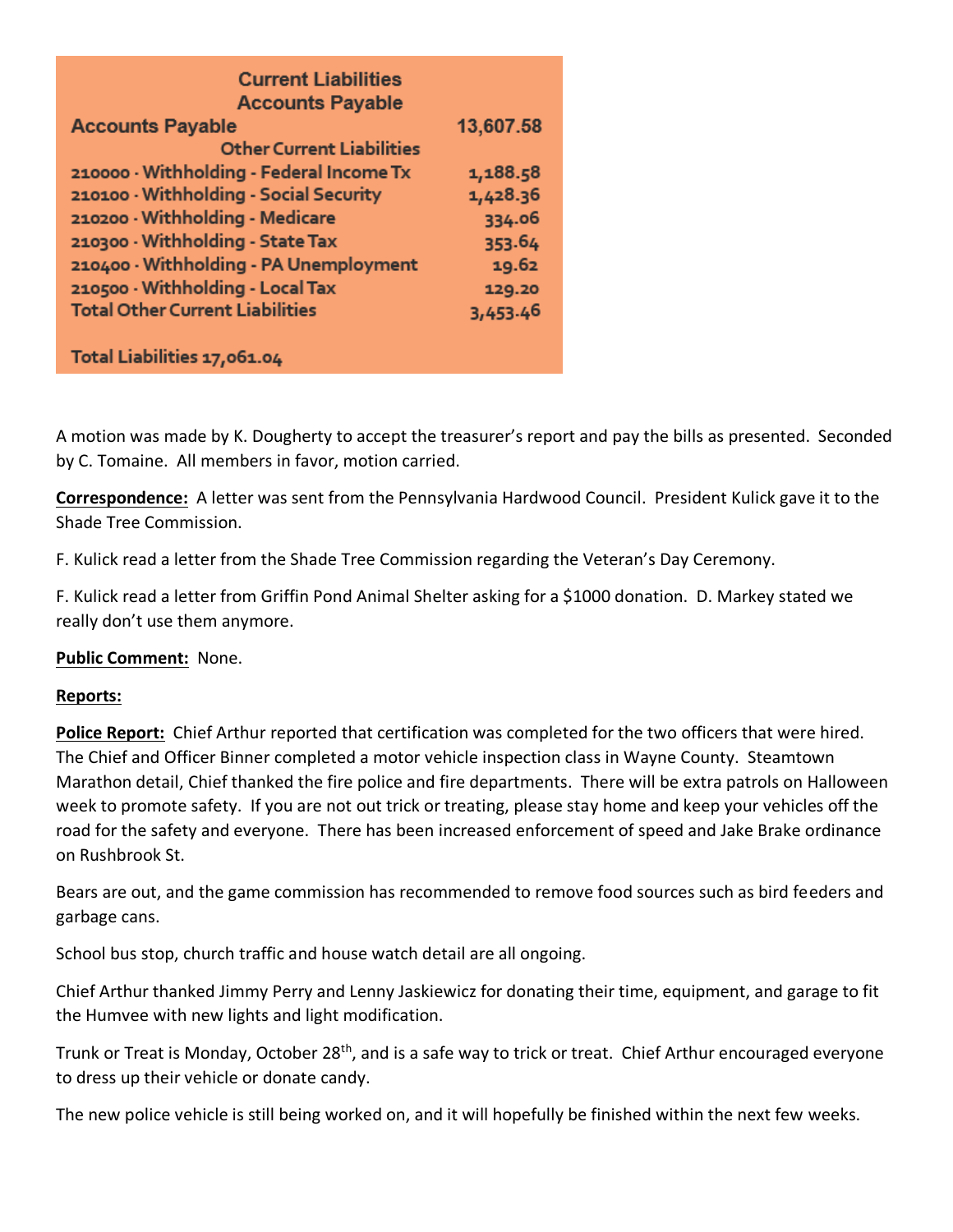**Fire Report:** D. Markey read a fire report from Chief Hallowich. There were 18 calls for the month of September.

**Zoning:** Bob Chase stated he has nothing at this time right now, but the Planning Commission was calling a meeting.

**Tax Collector:** Absent.

**Mayor's Report:** Absent.

**Solicitor/Code Enforcement Officer:** W. Aquilino stated the Alternate Parking Ordinance has been duly published and will be voted on tonight.

Code Enforcement – legal proceedings will be instituted on 614/616 Washington Ave, but there is ownership questions, and we cannot enforce anything until we find out who owns the property.

106-118 Rushbrook St – there was a warning issued for the owner's arrest for failure to respond to the magistrate action. Chief Arthur and D. Markey stated that the owner answered the warrant.

**Engineer:** Absent. B. Chase stated he spoke with T. Grizzanti. D. Markey stated he spoke with him as well.

**Planning Commission:** A meeting will be called in the near future.

**Public Safety:** K. Napoli was absent.

**Recreations:** C. Stephens announced we received the padding for the gym walls and stage, as well as the backboard. It has been installed by DPW. Gym carpeting mats have been purchased by a donation. D. Markey is looking into getting the stage curtains replaced. Lakeland Youth Basketball will be beginning practices soon. Games will be every Saturday beginning December 28<sup>th</sup>, and a Kindergarten program will run on Sunday afternoons. Trunk or Treat will be Monday, October 28<sup>th</sup> from 6-7:30 pm. If anyone would be willing to dress their trunk or donate candy, we could use it. Mrs. Stackel asked about the gym carpeting. D. Markey explained the system is to protect the floor for non-sporting events.

**Grants Committee:** K. Dougherty announced we will have our leaf vacuum system delivered next week. She also reported that D. Markey applied for Phase II of the Woodlands Sewer & Paving Grant, and also the Walkworks grant.

**MS4 Committee:** K. Dougherty had nothing for MS4 at this time.

**Shade Tree Commission:** J. Wilson stated Shade Tree met last night, and there was an agreement from Verizon that was given to D. Markey for solicitor review regarding the banners. D. Markey states he gave it to W. Aquilino, who stated it's in his court. PPL already has an agreement with the borough. They will give 25 poles free, afterwards, it's \$35/pole. Verizon is \$45 per pole, none free. F. Kulick stated he doesn't think there will be enough requests to use Verizon poles. J. Wilson stated we need to have Verizon just in case. J. Wilson invited everyone to the Veteran's Day Ceremony. She asked if the borough would clean up WWI park the week prior to Veteran's Day? D. Markey stated yes. The seven greenways in the business district will be cut this fall. D. Markey asked about the trailer? J. Wilson stated to get rid of it.

**Finance Committee:** F. Kulick reported that the finance committee met to begin the budget process, and we will have another meeting probably next week. We should have the budget ready for the second meeting in November, and it should be ready to be duly advertised and passed in December. F. Kulick stated the garbage fee will be increasing. It's out of our control.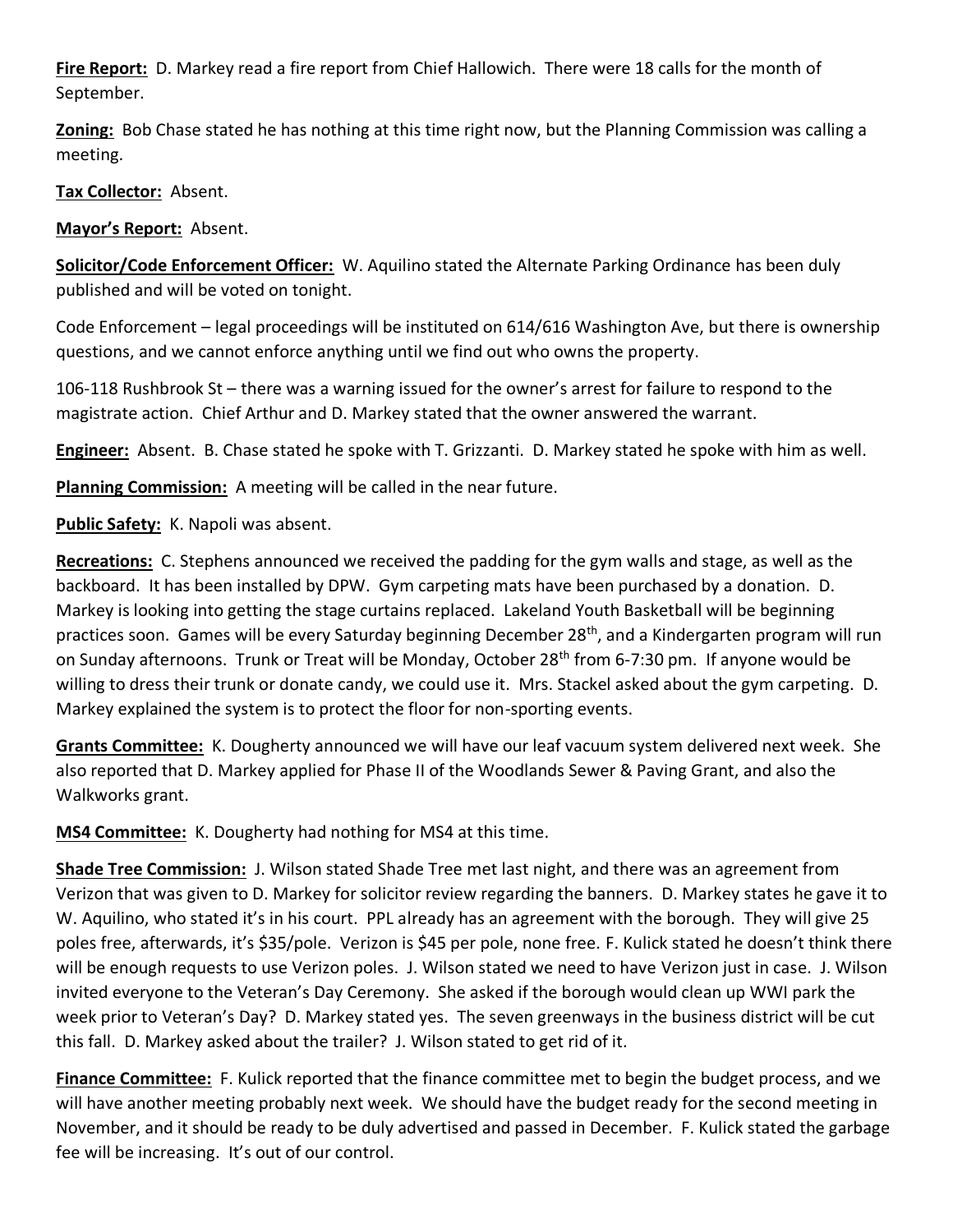**DPW Committee:** J. Schreiner reported that chipping will be done for the season. Jessup Borough will be borrowing our chipper for a short time due to a tree in the river.

We interviewed two candidates for the part time DPW position. John Jubinsky and Jason Theobald were both very good candidates with a lot of good qualities and experience. A motion was made by J. Schreiner to hire John Jubinsky and Jason Theobald as part time DPW employees on an as-needed basis at the part time rate of \$10/hour. Seconded by Cindy Stephens. All members in favor. Motion carried.

D. Markey stated he also had an opportunity to interview Jennifer's husband, Brad Schreiner. He has different availability on the weekends, which would work well with the plow schedule. D. Markey asked council to make a motion to hire Brad Schreiner as part time DPW at the rate of \$10/hour. A motion was made by K. Dougherty, seconded by C. Stephens. J. Schreiner abstained, due to a direct financial conflict of interest (attached). All other members in favor, motion carried.

**Borough Manager:** D. Markey is looking to receive peer to peer training from the DCED on Quickbooks, but needs a motion of council. F. Kulick made a motion to allow D. Markey to apply for peer to peer Quickbooks training by DCED. Seconded by C. Stephens. All members in favor. Motion carried.

The Scranton Santa Parade is being held on November 23, 2019 and the borough is going to enter again this year. Interested organizations should let him know if interested by October 28, 2019.

The phones have been changed over and the new phone tree is in effect.

The Jermyn Sesquicentennial – there will be a ceremony at the borough building on January 3, 2020 to commemorate the 150<sup>th</sup> anniversary of the borough. Other events include a banquet to be held on April 25, 2020 at St. John's Russian Hall in Mayfield, and a picnic to be held in September, 2020 at the Artisan Fire Co.

K. Dougherty asked about the Woodlands Project. D. Markey stated he spoke with T. Grizzanti at KBA, and Stafursky Paving is trying to begin the project here in 2019 before the weather gets bad.

The elevator grant application is being handled by the county, and KBA is getting more information to them.

Delaware St. Stormwater Project – the county is reviewing the plans from KBA. Once they are approved, they will go out to bid, probably in November. Project might not begin now until the spring.

**Insurance Bids:** F. Kulick stated we need to table the bids until next meeting so C. Tomaine can go over everything in detail. D. Markey stated the policy doesn't expire until 11/13/19, but Kilmer Insurance is here tonight in case council has any questions. Josh Kilmer, President of Kilmer Group, asked to speak for a few minutes. He spoke about the dividend programs, and spoke about various programs. F. Kulick asked about the dividend program, and whether the borough would've gotten a dividend check this past year? Mr. Kilmer stated yes, it would be 4% last year. C. Tomaine asked how it works? Mr. Kilmer explained the process. D. Markey asked how long Astra has been in PA? Mr. Kilmer stated he believes its been around 2 years. D. Markey asked how often his borough council goes out to look for insurance, since he is on the council? He states now that he's on council, it's about every 3 years. Mr. Kilmer thanked council for the opportunity to speak, and stated to contact him if anyone had any questions.

**Rental Ordinance:** D. Markey stated currently a "rental" is defined as any structure that is not owneroccupied. He asked council whether we want to continue down that path or if we want to re-define rental? He gave examples of someone who owns the house their parents live in, and also an example of someone who owns a different house than they live in, and it's owned by a family member. Currently, they would need a rental permit. Attorney Aquilino states he'll have to go back to the original ordinance and find out what the